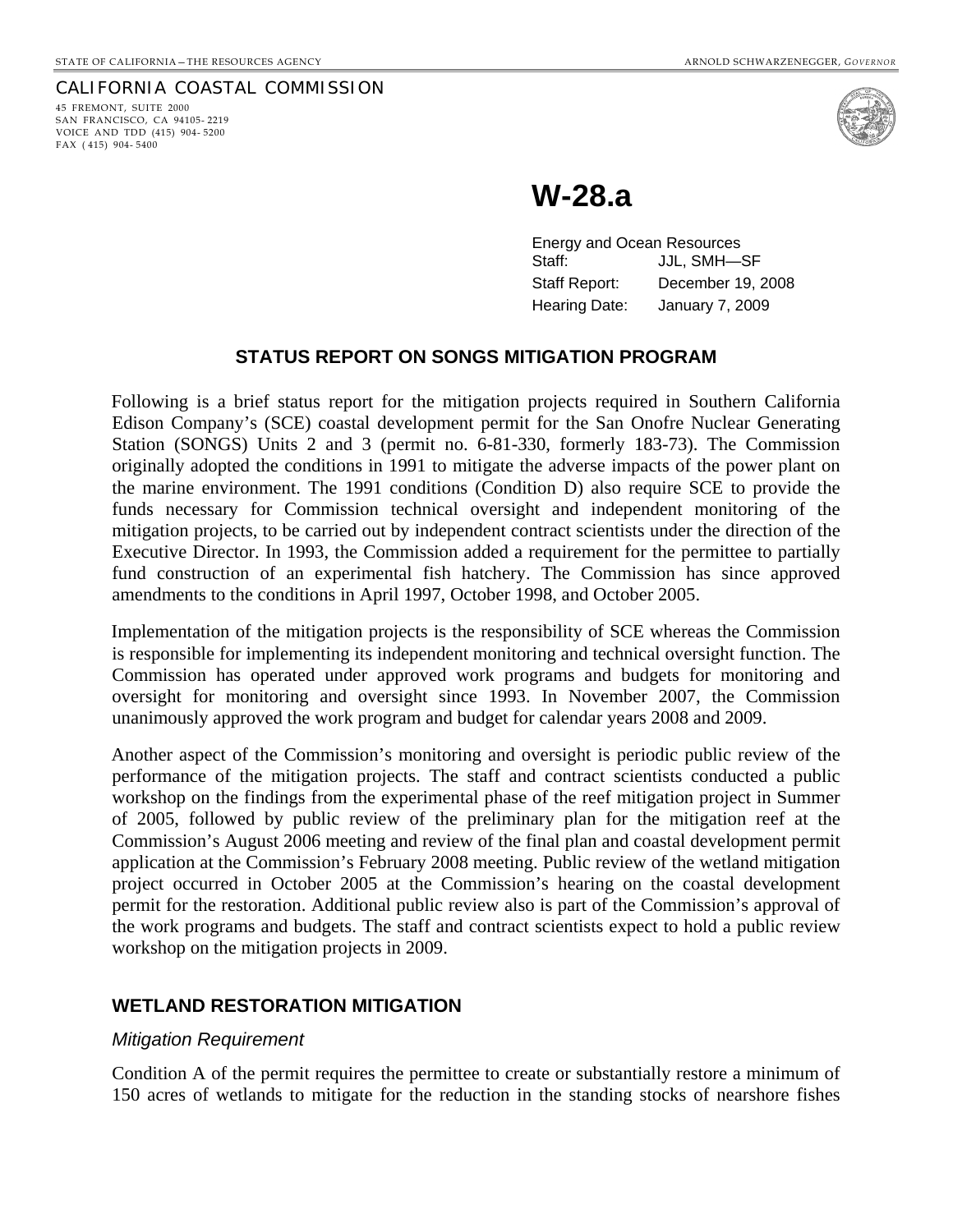caused by the operation of SONGS Units 2 and 3. In April 1997, the Commission revised Condition A to allow up to 35 acres enhancement credit for permanent, continuous tidal maintenance at San Dieguito Lagoon.

### *Wetland Restoration Planning and Environmental Review*

In June 1992, following an evaluation of eight sites, the Commission approved SCE's selected restoration site, the San Dieguito River Valley. In April 1997, the Commission reaffirmed its prior decision that San Dieguito River Valley is the restoration site that meets the minimum standards and best meets the objectives set forth in Condition A.

In November 1997, the Commission approved SCE's preliminary wetland restoration plan as largely conforming with the minimum standards and objectives stated in the permit. The CEQA/NEPA environmental review incorporated the mitigation project into the overall San Dieguito River Valley Regional Open Space Park project. The lead agencies for the CEQA/ NEPA environmental review were the San Dieguito River Valley Regional Open Space Park Joint Powers Authority (JPA) and the U.S. Fish and Wildlife Service, respectively.

Following the review period on the January 2000 Draft EIR/S, the Final EIR/EIS was released in September 2000. On September 15, 2000, the JPA certified the EIR/EIS after public hearing. The EIR/EIS designated the Mixed Habitat plan as the environmentally preferred alternative.

Lawsuits challenging the adequacy of the Final EIR/EIS were filed by the Del Mar Sandy Lane Association and Citizens United to Save the Beach. On July 27, 2001, the San Diego Superior Court ruled that the EIR/EIS did not comply with CEQA and remanded the EIR/EIS back to the JPA for revisions. However, on August 4, 2003, the California Court of Appeals overturned the Superior Court's ruling and upheld the adequacy of the EIR/EIS.

Following the conclusion of the litigation, the USFWS issued its final Record of Decision on the Final EIR/EIS on November 28, 2003.

### *Steps in Implementing Wetland Restoration*

Upon completion of the wetland restoration project design and engineering plans, SCE and JPA submitted their Coastal Development Permit Application (#6-04-88) in August 2004. The Commission's contract scientists and staff reviewed the application and associated documents, requesting additional information where necessary. On October 12, 2005, the Commission approved the Final Restoration Plan and CDP #6-04-88, as conditioned, for the San Dieguito Wetland Restoration Project.

In approving the preliminary restoration plan in 1997, the Commission acknowledged and accepted that a small amount of existing wetland would be lost in implementing the overall wetland restoration project at San Dieguito. The Commission had determined that if the Final Plan involves any loss that such loss would be mitigated and an amendment to the SONGS permit would be considered to allow the restoration project to go forward in compliance with the SONGS permit conditions. Thus, on October 12, 2005, the Commission also approved an amendment to SONGS CDP #6-81-330-A4 to revise Standard 1.3.h of Condition A to allow the minimal loss of existing wetlands as "specifically authorized by the Coastal Commission in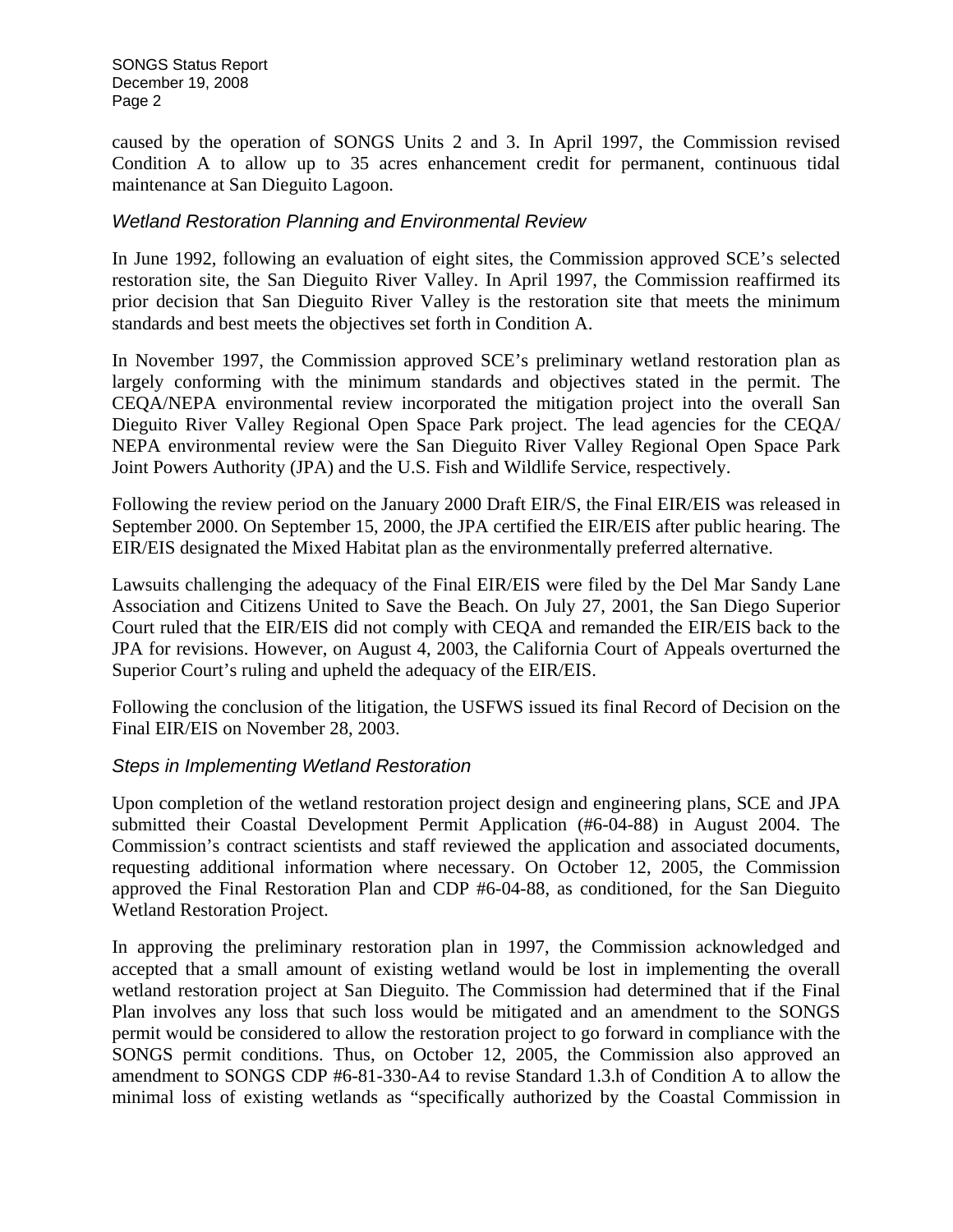Coastal Development Permit No. 6-04-88 for the San Dieguito Wetland Restoration Project Final Restoration Plan."

At the same time, the long-standing obligation of the  $22<sup>nd</sup>$  Agricultural District to provide for Least Tern nesting habitat as a requirement of its coastal development permit No. 6-84-525 was resolved with the inclusion of four new nesting sites in the Final Restoration Plan. On October 12, 2005, the Commission approved an amendment to CDP #6-84-525 to require the provision, maintenance and monitoring of the new Least Tern nesting habitat to be constructed as part of the San Dieguito Wetland Restoration Project.

### *Wetland Restoration Condition Compliance*

Following the Commission's approval of CDP #6-84-88, SCE and JPA began preparing the final plans in compliance with the special conditions in CDP #6-04-88 that must be met prior to issuance of the permit, prior to commencement of construction, during construction, at the completion of construction, and on an on-going basis. Materials submitted in compliance with the special conditions were reviewed by the Executive Director and found to fulfill the requirements of certain of those conditions, as follows:

- On August 22, 2006, Commission staff issued the Notice of Acceptance for condition compliance required *prior to issuance of the permit* and issued CDP #6-04-88.
- On September 13, 2006, Commission staff issued the Notice of Acceptance for condition compliance required *prior to commencement of construction*; however, the Notice of Acceptance excluded authority to construct certain plan elements that require compliance with additional site-specific conditions (i.e., least tern nesting habitat, public trails, freshwater runoff treatment ponds, inlet dredging, use of North Beach staging area and beach restoration activities, river bend revetment, a disposal site, and a mitigation site).
- On October 2, 2006, Commission staff issued the Notice of Acceptance for condition compliance required *prior to commencement of construction of segments 1 through 3 of the Coast-to-Crest public trail* (from Jimmy Durante Boulevard along the northern edge of the river to I-5).
- On November 20, 2006, Commission staff issued the Notice of Acceptance for condition compliance required *prior to commencement of construction on disposal site DS32*.
- On November 29, 2006, Commission staff issued the Notice of Acceptance for condition compliance on a revised design and alignment for the temporary construction haul road under Interstate Highway 5.
- On January 29, 2007, Commission staff issued the Notice of Acceptance for condition compliance required *prior to commencement of construction of the Least Tern nesting sites*.
- On February 20, 2007, Commission staff issued the Notice of Acceptance for condition compliance on a revised construction haul road route to Disposal Site 36.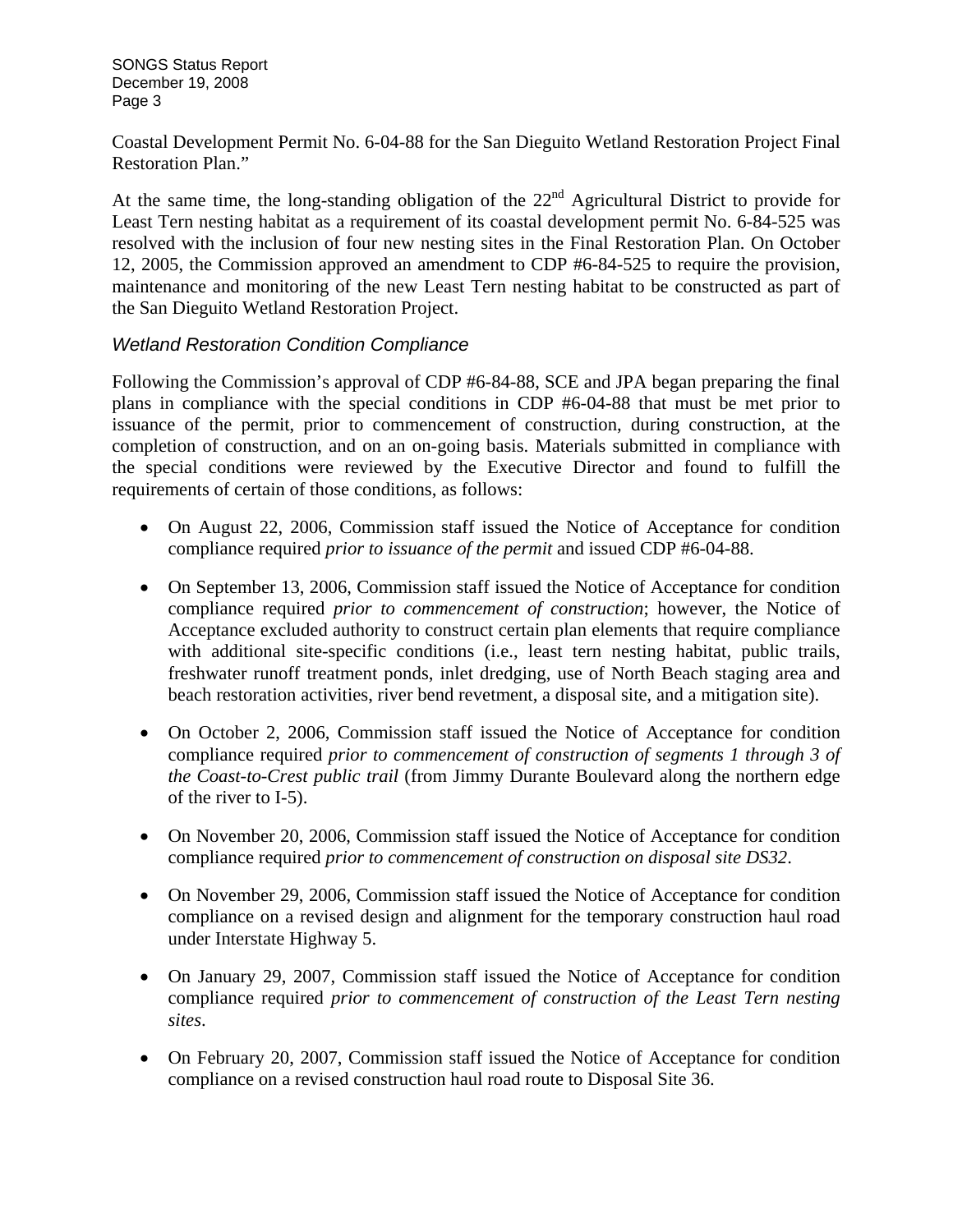• On November 21, 2007, Commission staff issued the Notice of Acceptance for condition compliance required prior to commencement of construction of the Freshwater Runoff Treatment Ponds and Segments 4 through 8 of the Coast to Crest Trail.

## *Wetland CDP Amendments*

The following permit amendments have been submitted:

- 1. On August 24, 2006, the Commission issued a non-material amendment to modify special condition #4 to read prior to commencement of construction of the revetment located on the south side of the river east of Jimmy Durante Boulevard rather than prior to issuance of the coastal development permit.
- 2. On July 10, 2007, the Commission approved an amendment to include in the wetland restoration project the removal of the berm north/northeast of the Grand Avenue Bridge.
- 3. On August 20, 2007, SCE withdrew an amendment request to build a temporary river crossing.
- 4. On August 14, 2007, SCE submitted an amendment request to address several changes in the Final Restoration Plan, including changes to restoration module W45, exclusion of the riverbank revetment, and an alternative South Beach access plan. This amendment has not been filed complete.
- 5. On October 25, 2007, the Commission issued a non-material amendment to modify special condition #8 regarding the mitigation plan for impacts from construction of the trail and freshwater runoff treatment ponds.
- 6. On February 28, 2008, the Commission issued a non-material amendment to modify the trail crossing under Interstate 5 from open bottom box culverts to bridges.

### *Wetland Restoration Construction Update*

Construction of the wetland restoration project at San Dieguito began in August 2006 and is expected to be completed by the middle of 2010. Construction activities began with the delivery of rock and gravel material for use in constructing the haul roads and berms, the installation of fencing to delineate project boundaries and sensitive habitat, and BMP (best management practice) fencing to contain soils within the project area during rainfall events. Construction proceeded with the installation of haul roads to transport dredge materials to disposal sites, the importation, screening, and stockpiling of rock and sandy clay to create berms and permanent access roads, and the clearing and grubbing of vegetation and debris from project areas to the south of the San Dieguito River and west and east of Interstate 5. Upland topsoil was stripped from the disposal sites and stockpiled, and wetland base soil was removed from excavation areas and stockpiled. Construction of the large subtidal and intertidal basin (44 acres) in Area 2A (Module W1) west of Interstate 5 commenced in December 2006 and was completed with opening to tidal exchange on January 23, 2008.

In April 2007, the construction of wetland habitat commenced in other areas within the restoration site. This included modules on the east side of Interstate 5, both north (Area 3) and south (Area 2B) of the San Dieguito River that will be primarily high and middle salt marsh and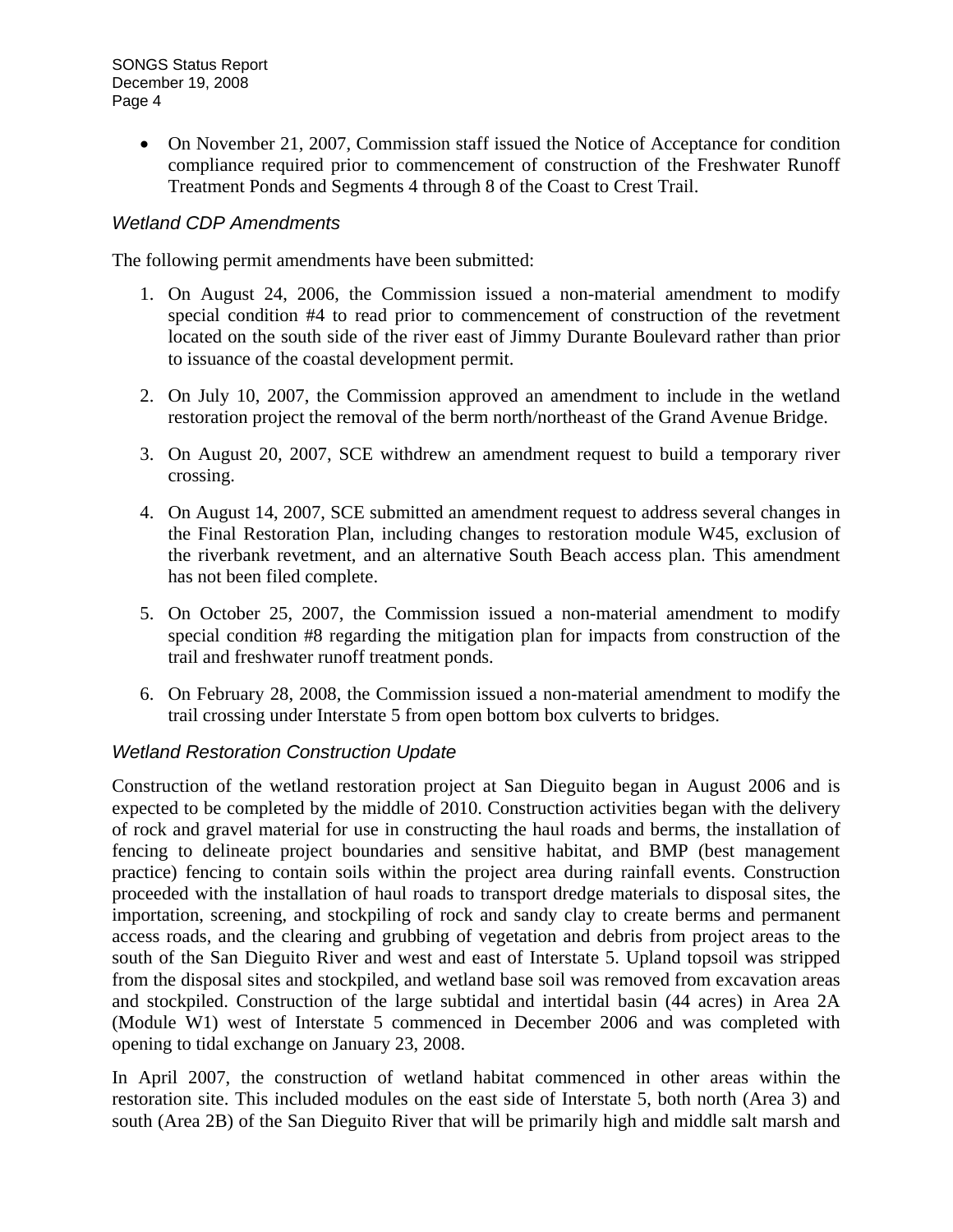exposed mud flat habitat. Tidal flushing to the restoration site was enhanced through a partial dredging of the inlet on May 7, 2008. Construction to create middle and high marsh has been completed in Area 2A (Modules W2, W2A, W3) adjacent to the San Dieguito River. Excavation and grading, including the construction of tidal creek networks, was recently completed in Area 3 (Modules W4, W16) and these areas were opened to tidal exchange on December 3, 2008. Excavation and grading of Area 2B (Modules W5, W10) is scheduled to be completed in early 2009. Material excavated from the construction site is being deposited in disposal sites within the project area. These disposal sites will be covered with topsoil and hydroseeded to control erosion. Berms that will constrain storm runoff have been completed along the boundary of the effective flow area of the San Dieguito River.

Following excavation and grading, portions of the restoration project will be planted with salt marsh vegetation. This is anticipated to be accomplished in two phases. The first phase, in December 2008 and early 2009, will involve planting selected species in high marsh habitat. The second phase, to be accomplished following full inlet dredging, involves planting cordgrass in the low marsh habitat of Area 2B. Inlet dredging for full tidal exchange is anticipated for May 2009, but may be delayed pending negotiations with North County Transit District (NCTD) to obtain an encroachment permit that would allow dredging at the railroad bridge near the inlet.

### *Wetland Restoration Monitoring*

The SONGS permit also requires independent monitoring by Commission contract scientists to ensure that the restoration work is conducted according to approved plans. To accomplish this task, CCC contract scientists are conducting routine monitoring of construction activities through attendance at briefings, field inspections of work in progress, and consultation with technical experts, as needed. Unplanned construction changes have occurred that involved impacts to existing habitat through changes in the alignment of a haul road, and unforeseen impacts of a disposal site and berm on wetland habitat. Staff administers these changes through condition compliance, where appropriate, and permit amendments as needed. CCC contract scientists have also been involved in supervising independently conducted ground truth surveys to assess agreement between as-built and design topography. SCE and its construction team have been very responsive to the requirements of the permit.

### *Monitoring Plan and Adaptive Management*

Condition A of the SONGS permit requires that monitoring of the wetland restoration be done over the full operating life of SONGS Units 2 and 3. This monitoring will be done to measure compliance of the mitigation project with the performance standards specified in the SONGS permit. In accordance with Condition D (Administrative Structure) of the permit, scientists retained by the Executive Director shall develop the Monitoring Plan to guide the monitoring work and will oversee the monitoring studies outlined in the Plan. The SONGS permit provides a description of the performance standards and monitoring required for the wetland mitigation project.

A Draft Monitoring Plan for the SONGS Wetland Mitigation Program was reviewed by State and Federal agencies and SCE in May 2005. A revised Monitoring Plan was part of the coastal development permit (No. 6-04-88) for the wetland restoration project considered and approved by the Commission on October 12, 2005.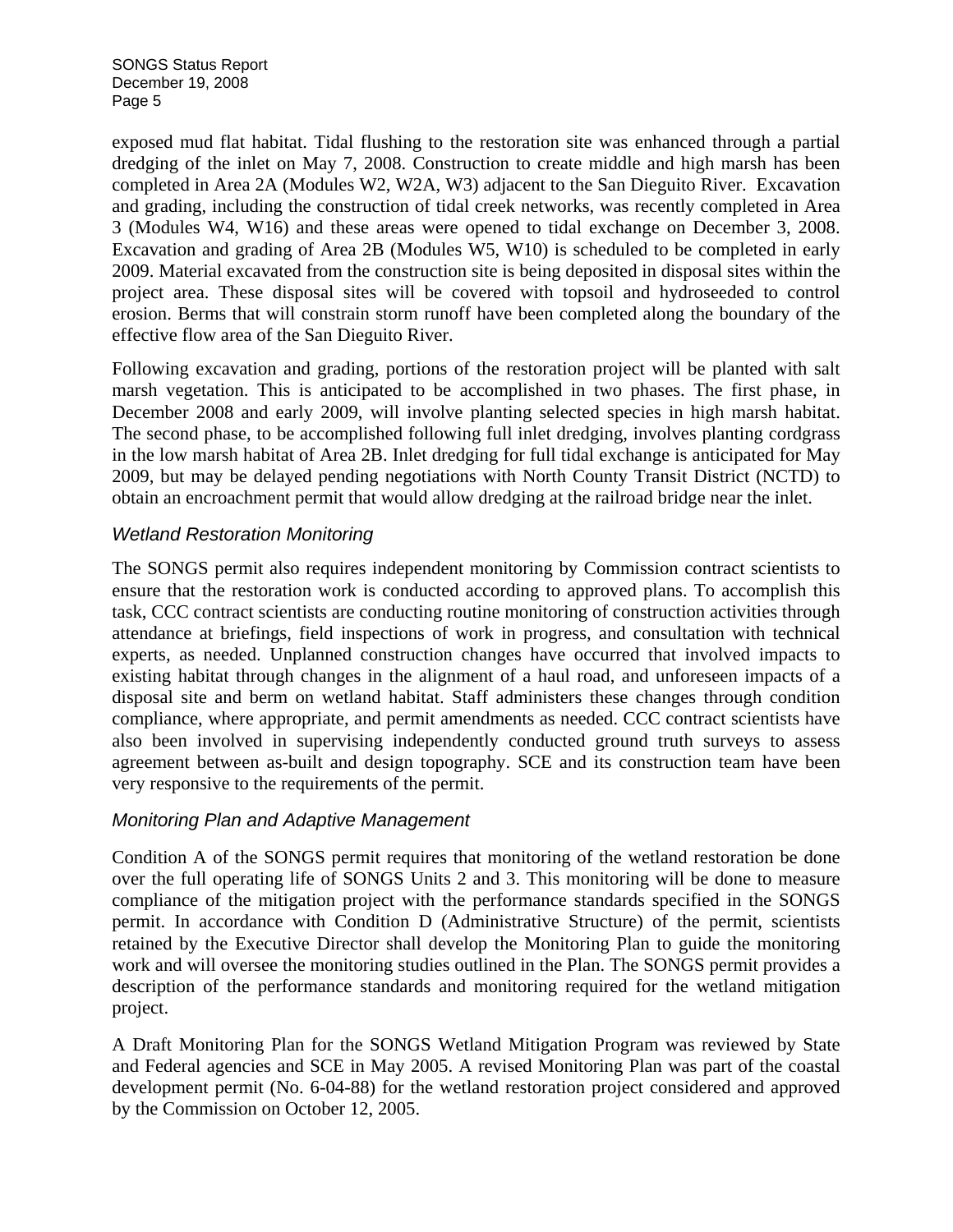The Monitoring Plan for the SONGS Wetland Mitigation Program closely adheres to the monitoring requirements of the SONGS permit. The performance standards that will be used to measure the success of the wetland restoration project fall into two categories. The first category includes long-term physical standards relating to topography (erosion, sedimentation), water quality (e.g., oxygen concentration), tidal prism, and habitat areas. The second category includes biological performance standards relating to biological communities (e.g., fish, invertebrates, and birds), marsh vegetation, *Spartina* canopy architecture, reproductive success of marsh plants, food chain support functions, and exotic species. The Monitoring Plan includes a description of each performance standard and the methods that will be used to determine whether the various performance standards have been met. The successful achievement of the performance standards will in some cases be measured relative to three reference wetlands, which are specified in the permit to be: (1) relatively undisturbed, (2) natural tidal wetlands, and (3) within the Southern Bight. The wetlands that best met these three criteria and that were selected as reference sites are Tijuana River Estuary, Mugu Lagoon, and Carpinteria Salt Marsh.

Management issues relevant to the SONGS wetland mitigation requirement are also discussed in the Monitoring Plan. These issues include inlet maintenance, excessive changes in topography, and exotic species. Although the Commission's contract scientists are not responsible for managing the wetland restoration, their monitoring will measure several parameters that can be used in adaptive management to ensure the success of the restoration project.

SCE has a permit requirement and a plan for managing the inlet in perpetuity to ensure uninterrupted tidal flushing of the restored wetland. This plan provides conditions that would indicate the need for additional maintenance dredging at the inlet. Commission contract scientists will measure water elevation, salinity, and dissolved oxygen concentration during water quality monitoring in the wetland. These variables change dramatically with a reduction in tidal flushing and provide a useful trigger for inlet maintenance. Topographic degradation of the wetland and berms is likely to occur over time as a result of sedimentation and scour. If aerial photographs or topographic surveys taken as part of post-restoration monitoring indicate that major topographic degradation has occurred, then the appropriate corrective action (e.g., dredging) will be taken to reconfigure the wetland to its "as designed" condition. Exotic species may invade restored habitats. If invasive exotic species are found in the restored wetland during post-restoration monitoring, and these species could adversely affect the success of the restoration, experts working in this field will be consulted and a program to control the spread of these species will be developed.

# **KELP REEF MITIGATION**

### *Mitigation Requirement*

Condition C of the permit requires construction of an artificial reef that consists of an experimental reef and a larger mitigation reef. The experimental reef must be a minimum of 16.8 acres and the mitigation reef must be of sufficient size to sustain 150 acres of medium to high density kelp bed community. The purpose of the experimental reef is to determine which combinations of substrate type and substrate coverage will most likely achieve the performance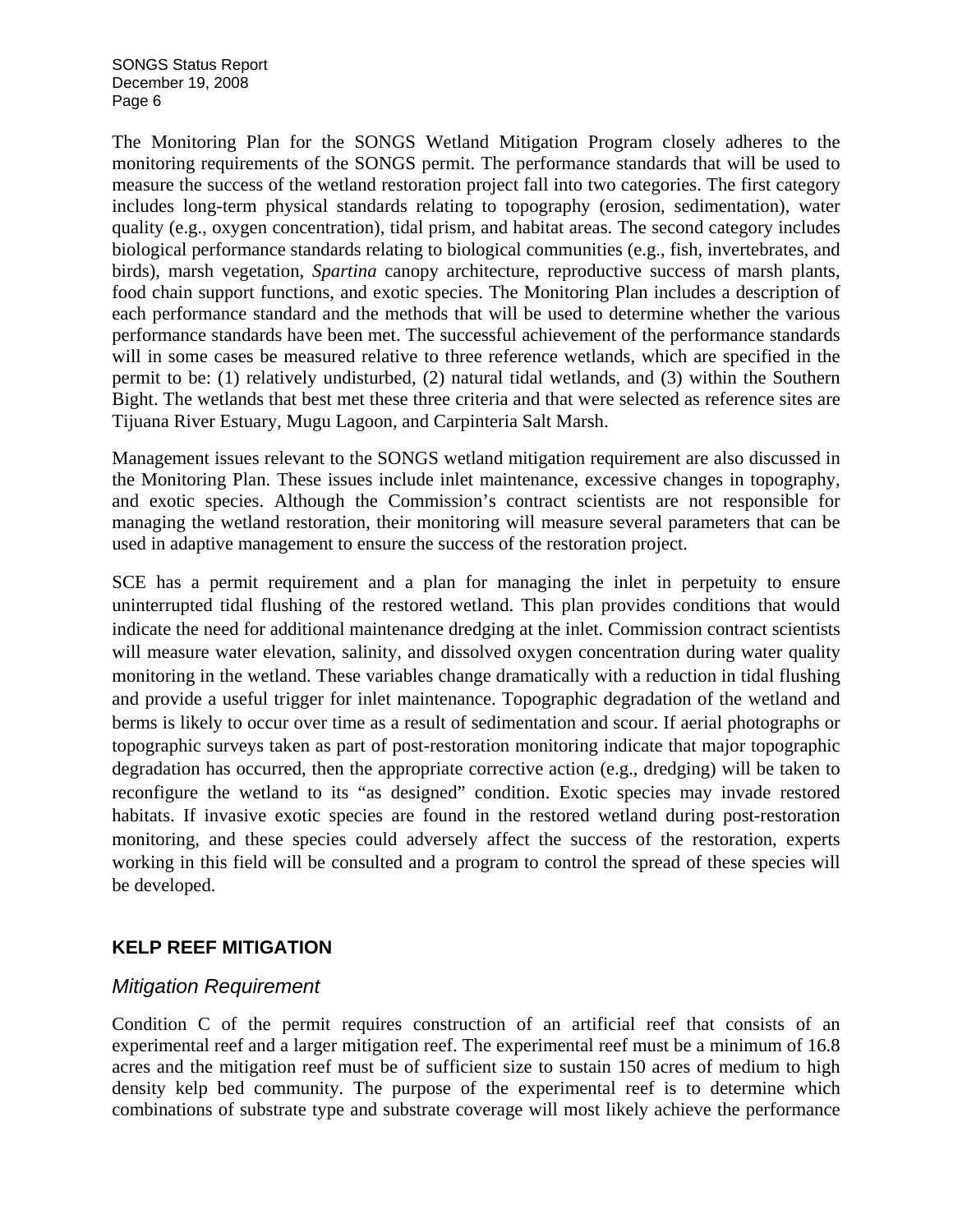standards specified in the permit. The design of the mitigation reef will be contingent on the results of the experimental reef.

In April 1997, the Commission added the requirement for a payment of \$3.6 million to the State's Ocean Resource Enhancement and Hatchery Program (OREHP) to fund a mariculture / marine fish hatchery to provide compensation for resources not replaced by the artificial mitigation reef. The Commission had earlier required, in 1993, SCE to contribute \$1.2 million toward construction of an experimental white sea bass fish hatchery. SCE has fully satisfied these requirements; thus, there are no fish hatchery tasks conducted by Commission contract scientists or funded through the Commission's monitoring and oversight program. Permanent Commission staff provides oversight of the Department of Fish and Games' continuing fish hatchery program.

### *Planning and Construction of Experimental Reef*

Following the Commission's approval of the SONGS permit amendments in April 1997, the permittee submitted a preliminary conceptual plan for the experimental reef in June 1997, which was approved by the Executive Director and forwarded to state and federal agencies for review. As lead agency, the State Lands Commission (SLC) determined that under the requirements of CEQA a Program Environmental Impact Report (PEIR) should be prepared to evaluate both the experimental reef and the subsequent full mitigation reef. SLC began the environmental review process in March 1998, and certified the final PEIR and issued the offshore lease for the experimental reef on June 14, 1999.

The Coastal Commission approved the coastal development permit for the experimental reef on July 15, 1999. The final plan approved by the Coastal Commission was for an experimental artificial reef located off San Clemente, California that tested eight different reef designs that vary in substrate composition (quarry rock or recycled concrete), substrate coverage (17%, 34%, and 67%), and presence of transplanted kelp. All eight reef designs were represented as individual 40 m x 40 m modules that were replicated in seven areas (i.e., blocks) for a total of 56 artificial reef modules totaling 22.4 acres. The Army Corps of Engineers issued its permit on August 13, 1999, and SCE completed construction of the experimental reef on September 30, 1999.

# *Monitoring of Experimental Reef*

The contract scientists produced a proposed monitoring plan for the experimental reef that was reviewed by SCE, various resource agencies and other technical specialists, and also was included in the draft PEIR for general public review. The Commission approved the proposed monitoring plan for the experimental reef on July 15, 1999.

Five years of post-construction monitoring were completed in December 2004. Results from the five-year experimental phase of the artificial reef mitigation project were quite promising in that all six artificial reef designs and all seven locations (i.e., blocks) tested showed a near equally high tendency to meet the performance standards established for the mitigation reef. It was concluded from these findings that a low relief concrete rubble or quarry rock reef constructed off the coast of San Clemente, California has a good chance of providing adequate in-kind compensation for the loss of kelp forest biota caused by the operation of SONGS Units 2 and 3.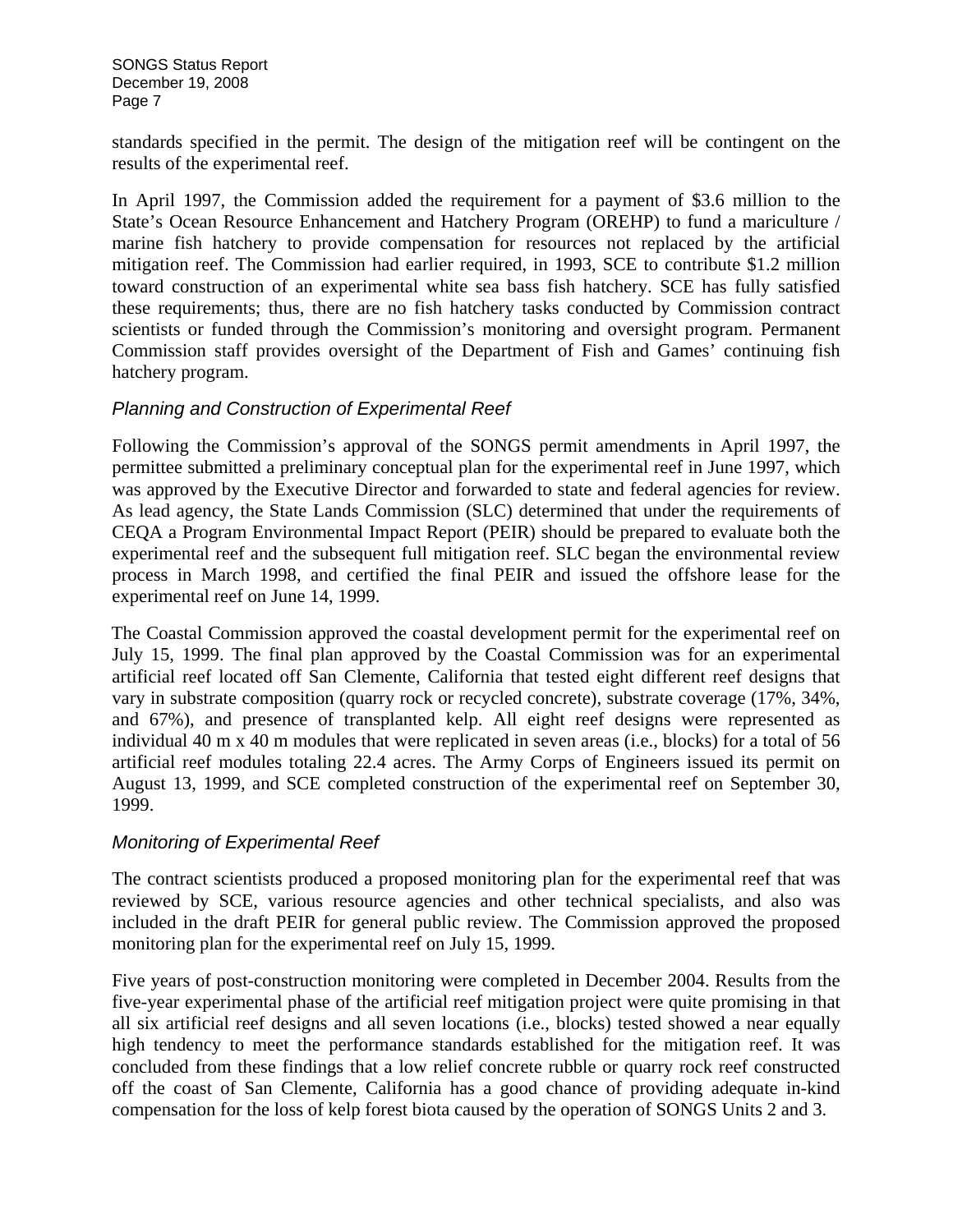A final report on all the findings and recommendations gleaned from the experimental phase of the artificial reef project was prepared by contract scientists and submitted to the Executive Director of the Commission on August 1, 2005. These findings and recommendations formed the basis of the Executive Director's determination that (1) the mitigation reef shall be built of quarry rock or rubble concrete having dimensions and specific gravities that are within the range of the rock and concrete boulders used to construct the SONGS experimental artificial reef and (2) the percent of the bottom covered by quarry rock or rubble concrete on the mitigation reef should average at least 42%, but no more than 86%. The Commission concurred with the Executive Director's determination for the type and percent cover of hard substrate on October 12, 2005.

## *Mitigation Reef Planning and Permitting*

On August 8, 2006, the Commission concurred with the Executive Director's determination that SCE's preliminary mitigation reef plan meets the requirements of the SONGS permit. The mitigation reef calls for the addition of 127.6 acres of reef construction to the existing 22.4 acres built in September 1999 for the Phase I experimental reef. The project area is located offshore of San Clemente, California, on an 862-acre parcel leased from the California State Lands Commission. The preliminary design creates a low-profile, single-layer reef constructed of quarried boulders and distributed in quantities similar to those of the lowest substrate coverage used for the experimental reef project. The design consists of 11 polygons that vary in area from 2.4 to 37.5 acres. The reef design achieves the following: (1) locates the final construction site in close proximity to the San Mateo Kelp Bed, (2) avoids hard substrate areas, (3) maintains the integrity of the experimental reef modules, (4) provides for navigation channels, and (5) avoids areas of historical kelp growth as well as areas of special interest to local fisheries.

On October 3, 2007, SCE submitted its Final Plan and a preliminary CDP application for the mitigation reef. The Commission approved CDP #E-07-010 on February 12, 2008.

# *Reef Condition Compliance*

Following the Commission's approval of the mitigation reef construction permit (CDP #E-07- 010), SCE began preparing the final design plan in compliance with the special conditions in CDP #E-07-010. Materials submitted in compliance with the special conditions were reviewed by the Executive Director and found to fulfill the requirements of certain of those conditions, as follows:

- On March 25, 2008, Commission staff accepted the additional GIS data and files requested for the experimental reef modules and the phase 2 mitigation reef polygons.
- On April 14, 2008, Commission staff issued the Notice of Acceptance for condition compliance required *prior to issuance of the permit* and issued CDP #E-07-010.
- On May 16, 2008, Commission staff issued the Notice of Acceptance for condition compliance required *prior to commencement of construction*.
- On August 22, 2008, Commission staff issued the Notice of Acceptance for condition compliance requiring an initial construction audit.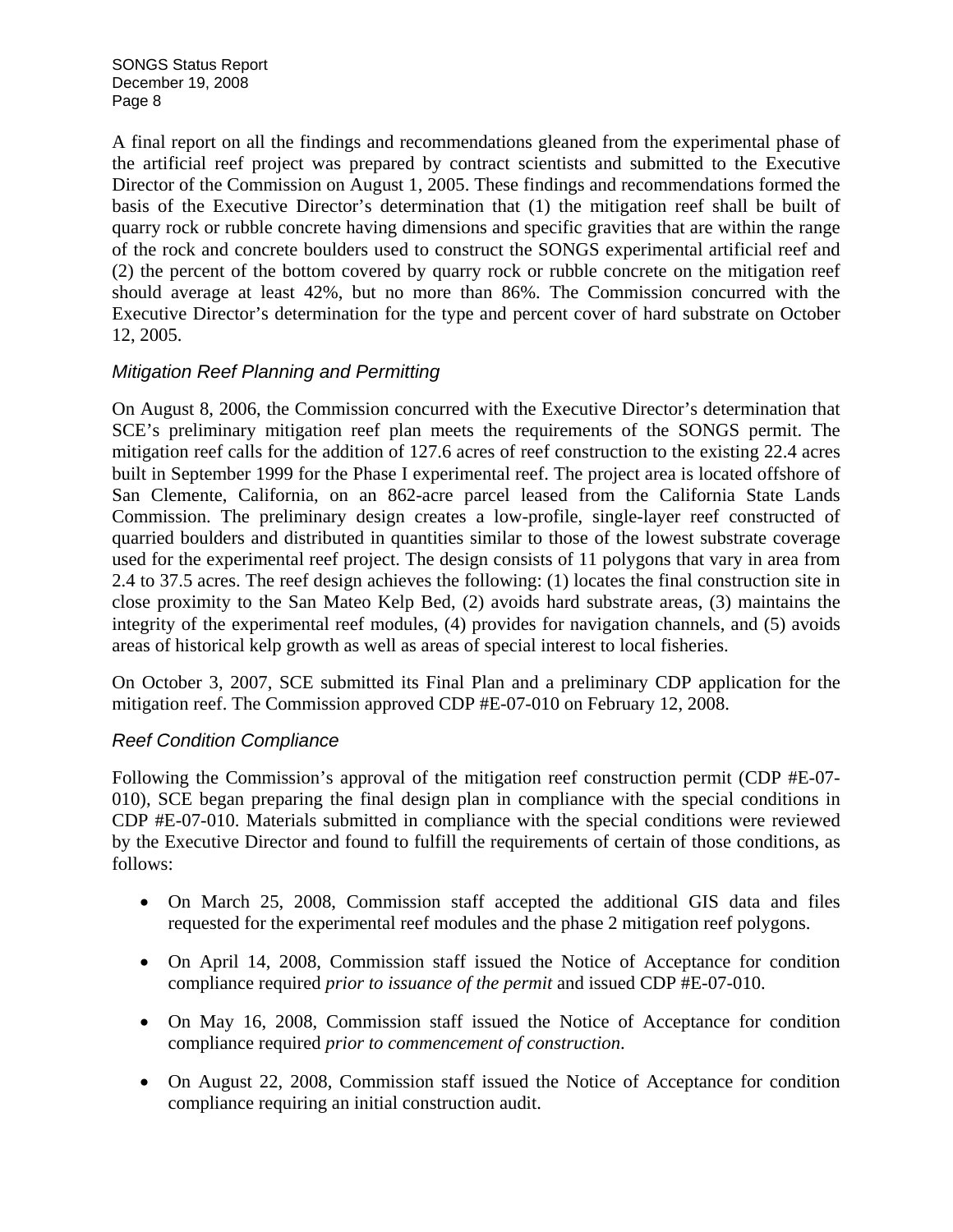Commission staff and contract scientists are currently reviewing "as built" survey data and SCE's final post-construction report to determine compliance with the reef permit requirements, including bottom coverage requirements.

## *Reef Construction and Monitoring*

Construction of the Phase 2 mitigation reef (also known as Wheeler North Reef, or WNR) began on June 9, 2008 and was completed on September 11, 2008. The Phase 2 reef was designed as 17 polygons ranging in area from 1.35 to 38.88 acres for a total reef area of 152 acres. Approximately 126,000 tons of boulder-size quarry material were used to construct the reef. Quarry boulders obtained from the Pebbly Beach and Empire quarries on Catalina Island and the La Piedra quarry in Ensenada, Mexico were the exclusive construction material. Boulder dimensions averaged 2.3 ft in length, 1.8 ft in width, and 1.4 feet in height. The boulders were hauled to the construction site by barge and precisely cast upon the seafloor within the described boundaries of each polygon in roughly a single-layer. The variation of boulder deposition per polygon ranged from 743 to 987 tons per acre with an average of 829 tons per acre.

The siting of each polygon was based on the historical distributions of giant kelp and multibeam and sub-bottom profiling sonar surveys conducted at the offshore lease site. The acoustical surveys were verified by dive surveys. Additionally, the dive surveys evaluated the biological diversity of the lease area. The design also considered the historical, physical, and biological data collected during previous studies in the area and the results of experimental reef monitoring between 1999 and 2004.

The Phase 2 reef construction achieved the following desired objectives: 1) all polygons were built in close proximity to the San Mateo Kelp Bed; 2) all polygons avoided hard substrate areas; 3) the integrity of the Phase 1 Experimental Reef modules was maintained; 4) navigation channels were provided in response to concerns raised by fisherman; and 5) all constructed reef polygons avoided areas of historical kelp growth as well as areas of special interest to local fisheries.

The SONGS permit (CDP No. 6-81-330) requires that the coverage of quarry rock in the Phase 2 reef be between 42% and 86%. Commission contract scientists were charged with measuring the percentage of the seafloor covered by quarry rock in each polygon. They accomplished this by noting the type of bottom substrate beneath 20 points uniformly distributed in replicate 1m x 1m quadrats. Divers placed quadrats along ninety-two 50-meter long transects oriented east to west at locations that will be repeatedly monitored to determine compliance of all physical and biological performance standards. Five quadrats spaced 10 meters apart were sampled on each transect, beginning at 5 meters and alternating from the north to the south sides of the transect. Additional higher resolution sampling conducted by Commission contract scientists in two of the 17 polygons demonstrated that the estimates of boulder coverage obtained from divers sampling the permanent transects were both accurate and precise.

The 92 permanent transects were distributed among the Phase 2 polygons and Phase 1 modules in proportion to their fractional area of the total acreage of the Phase 1 and 2 reefs combined. Fractional areas of the polygons were calculated using the polygon areas obtained from SCE's multibeam sonar surveys. In this way the sampling effort of boulder percent coverage was scaled to the areas of the different sized polygons. Survey results show that percent cover of the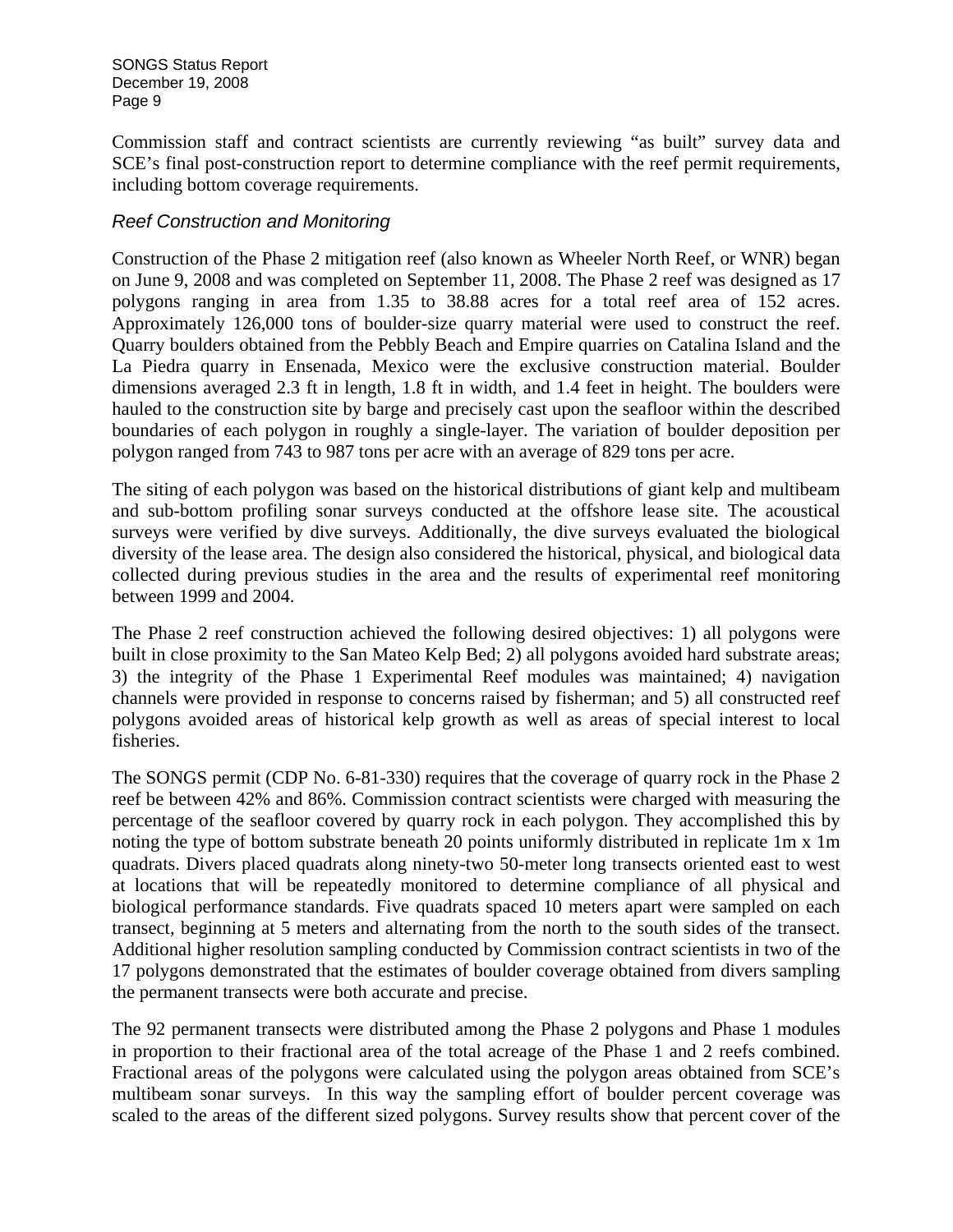sea floor covered by quarry boulders ranged between 33.7% to 65.5% on the 17 polygons with an overall average of 40.8% for the entire 152 acre Phase 2 reef, which is below the required range of 42% to 86%. It is important to note that the combined area of the Phase 1 and Phase 2 reefs totaled 174.4 acres, which exceeds the minimum 150 acre requirement in the SONGS CDP. When portions of the 152 acre Phase 2 reef are excluded from consideration the requirement for the minimum area (150 acres) and coverage (42%) are met.

SCE submitted a final construction report on the Phase 2 reef to the CCC on November 4, 2008 This report contains data and analyses on the as-built specifications of the Phase 2 reef. Commission staff are currently analyzing the contents of this report to determine condition compliance.

## **FISH BEHAVIORAL MITIGATION**

#### *Mitigation Requirement*

Condition B of the SONGS permit requires SCE to install and maintain behavioral barrier devices at SONGS Units 2 and 3 to reduce fish impingement losses.

### *Fish Behavioral Mitigation Compliance*

The impact studies for the operation of SONGS Units 2 and 3 conducted between 1983 and 1991 found that annual losses of juvenile and adult fish in the cooling water systems under normal operations averaged about 20 metric tons. Although the SONGS permit does not specify any criteria for evaluating the effectiveness of these devices, the Commission accepted the studies' recommendation that "the techniques" (behavioral barrier devices) "be tested on an experimental basis, and implemented if they reduce impingement by at least 2 metric tons (MT) per year", which is equivalent to at least 10% of the average loss due to impingement. (Section IV– Proposed Findings and Declarations in the SONGS 1991 permit)

SCE conducted a number of laboratory and in-plant experiments testing the behavioral response of fish to lights and sound devices from 1992 through 1999. None of the experiments showed evidence that these devices would reduce fish impingement losses as required by Condition B. At the same time, SCE continued its modified heat cleaning treatments of the cooling water intake systems of Units 2 and 3 (called the Fish Chase procedure), which result in a considerable reduction in fish impingement.

In October 2000, the Commission reviewed the results of the experiments and concluded that no further testing of alternative behavioral barriers should be required at this time, provided that (1) SCE continues to adhere to the operating, monitoring, and reporting procedures for the modified heat cleaning treatments and (2) SCE makes every effort to test and install, if feasible, future technologies or techniques for fish protection if such techniques become accepted industry standards or are required by the Commission in other power plant regulatory actions.

The contract scientists and staff review the annual data and analyses on the fish chase procedure at SONGS. The reports indicate that the fish chase procedure generally has been consistent with the Commission's requirements. However, the Fish Chase Procedure effectiveness relative to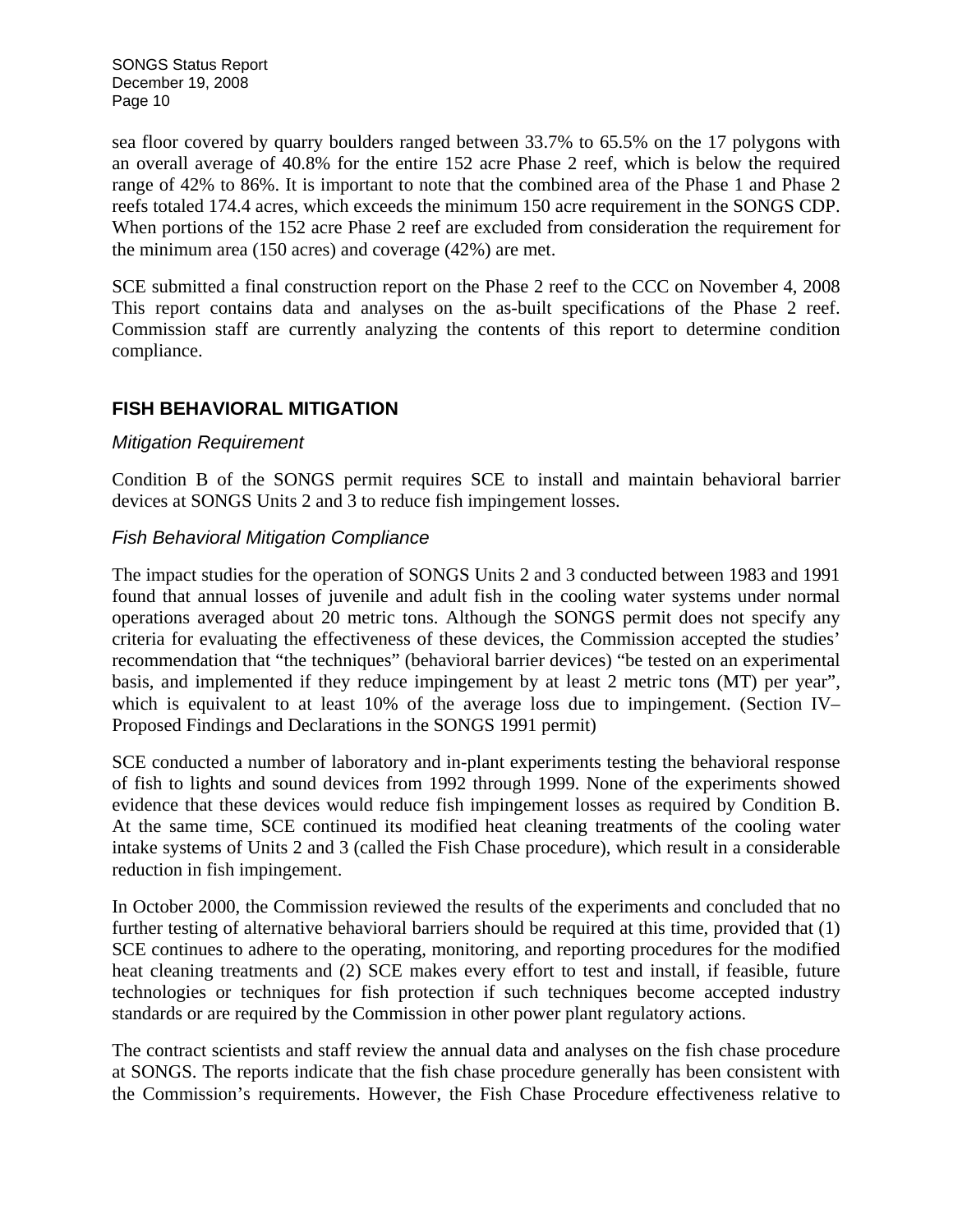impingement dropped below the 10% target value in both 2004 (4.82%) and 2005 (7.6%). In 2004 the mortality rates associated with the fish chase also failed to meet the standards.

SCE submitted follow-up analyses to the 2005 report in April 2006, which indicated that there had been no changes in the procedures or operation of the fish return system or heat treatments during 2004 to explain increases in fish impingement. SCE noted that the increases in fish impingement were associated entirely with increases in the entrainment of Pacific sardines. Following the staff's review of the data for the year 2005 (contained in SCE's July 2006 report), on October 23, 2006 staff requested SCE provide additional data and analyses in order to assess the importance of the sub-standard performance of the Fish Chase Procedure. Staff also indicated the need to initiate discussions with SCE on the possibility of implementing new technologies that could significantly reduce losses due to heat treatments and normal impingement.

Staff met with SCE on April 23, 2007 to discuss: (1) the current status of impingement levels at SONGS, (2) the need for additional monitoring to more accurately assess impingement levels, and (3) implementation of new technologies that could significantly reduce fish losses. In September 2007, SCE submitted to the Commission its annual report for the year 2006 on SONGS impingement and fish return data. The 2006 data showed that fish impingement losses at SONGS were significantly reduced. SCE attributed this reduction to a shift in the local fish assemblage to species that are less inclined to be impinged by SONGS.

In September 2008, SCE submitted its annual report for the year 2007. Staff and contract scientists are still reviewing the details of the report with SCE, but have concluded that SCE is in compliance with the goals and requirements concerning the behavioral barriers condition for 2007 and that the Fish Chase Procedure was again, as in 2006, extremely effective and impingement was considerably lower than in most years.

Contract scientists also have been working with SCE to evaluate the adequacy of SCE's current quarterly sampling program in providing reliable estimates of annual fish impingement losses. Prior to 1999 impingement sampling at SONGS was done monthly. The accuracy and precision of the annual estimates obtained from the data collected monthly prior to 1999 will be compared to that of more recent years to determine whether quarterly sampling is sufficient for estimating annual fish impingement losses.

SCE is currently waiting for a federal ruling on water quality that effectively sets the level of fish losses allowed for cooling systems of power plants. Once that ruling has been finalized, SCE will actively work to develop new technologies at SONGS for meeting the more strict standards currently proposed by the federal government. The Commission staff continues to encourage SCE to move forward as quickly as possible to develop and install these new technologies.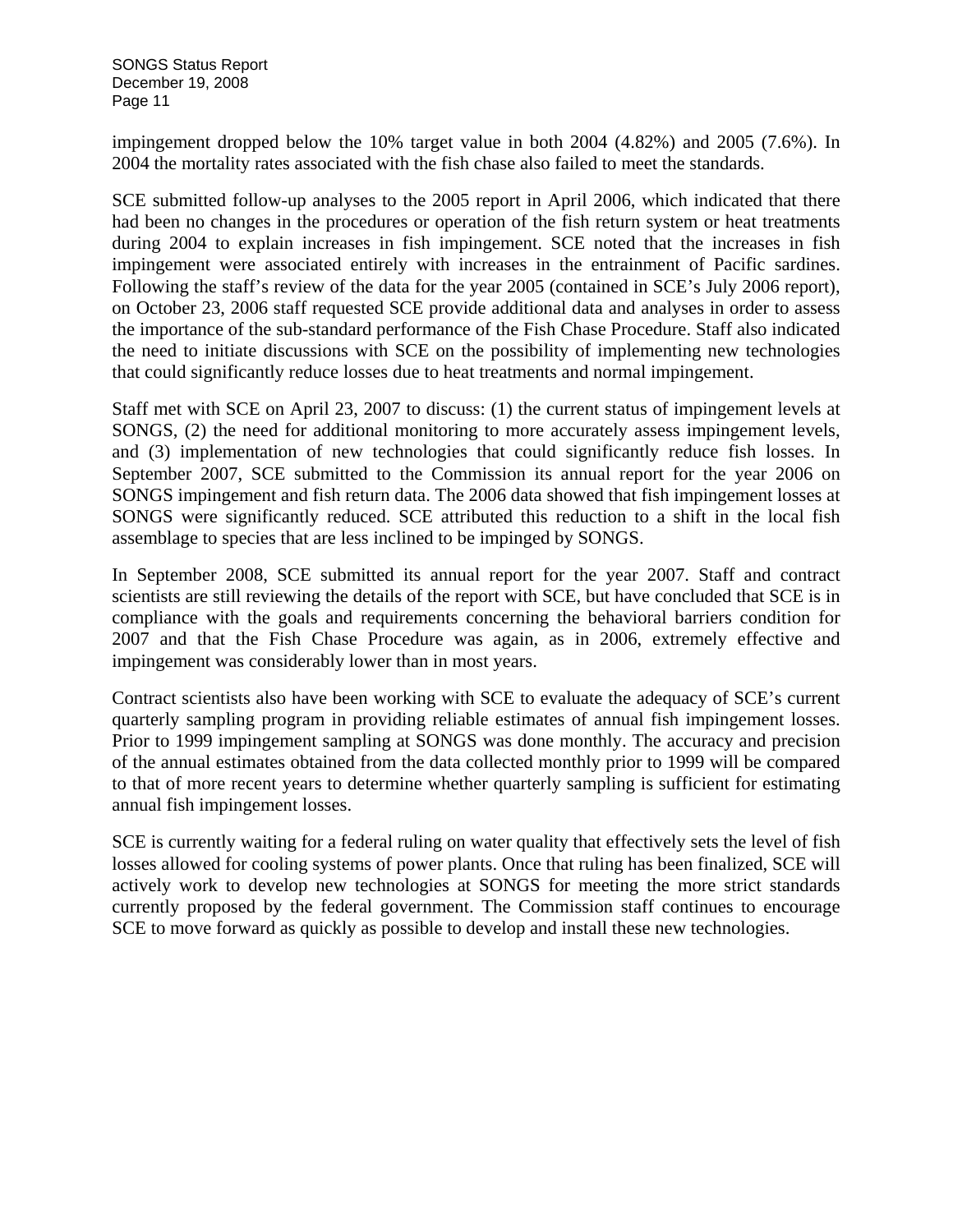# **Mitigation Reef Project Location Map**

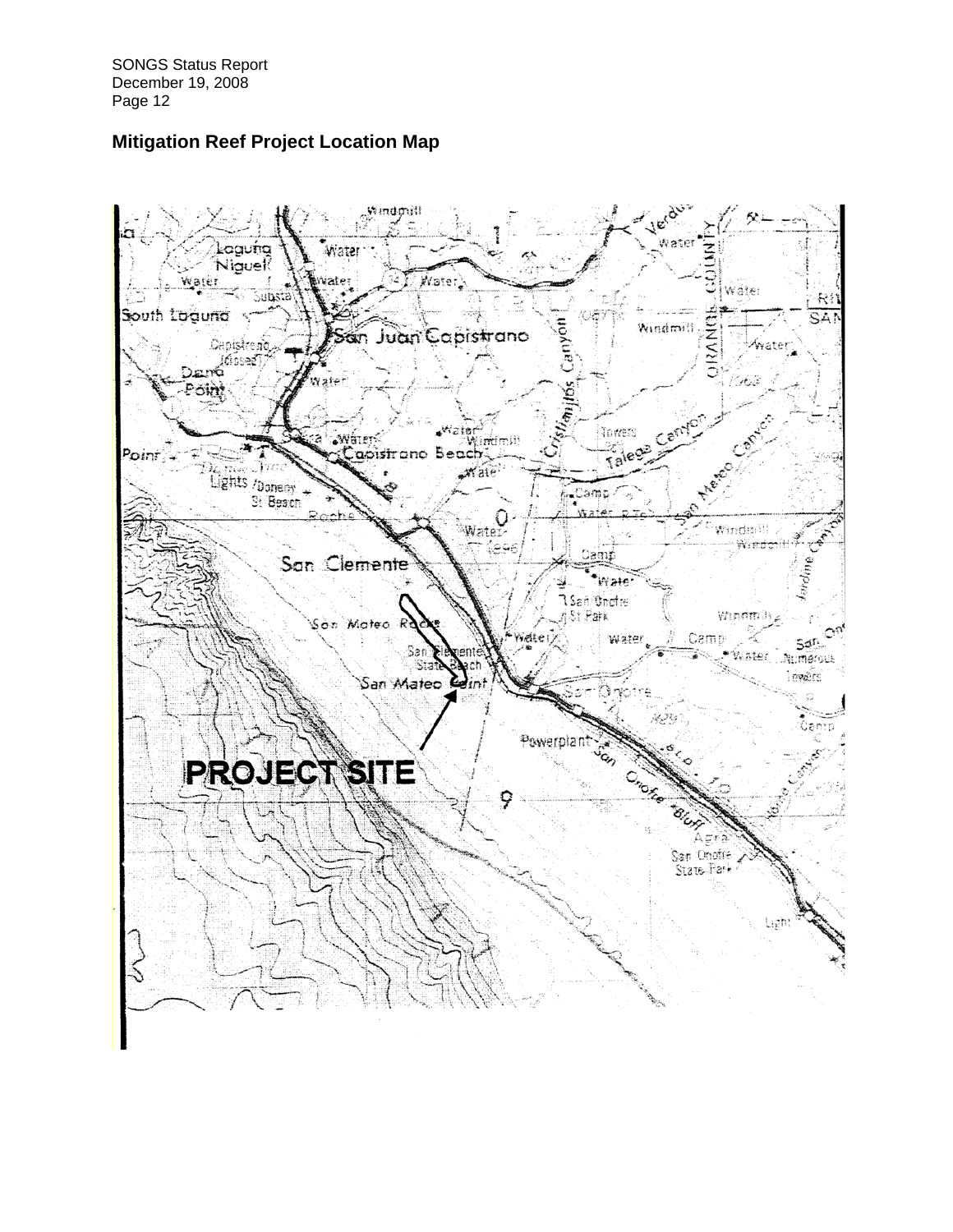

#### **Phase 2 Mitigation Reef (127.6 acres), main contingency areas (22.4 acres), and secondary contingency areas (11.6 acres) overlaid onto a seafloor characterization map.**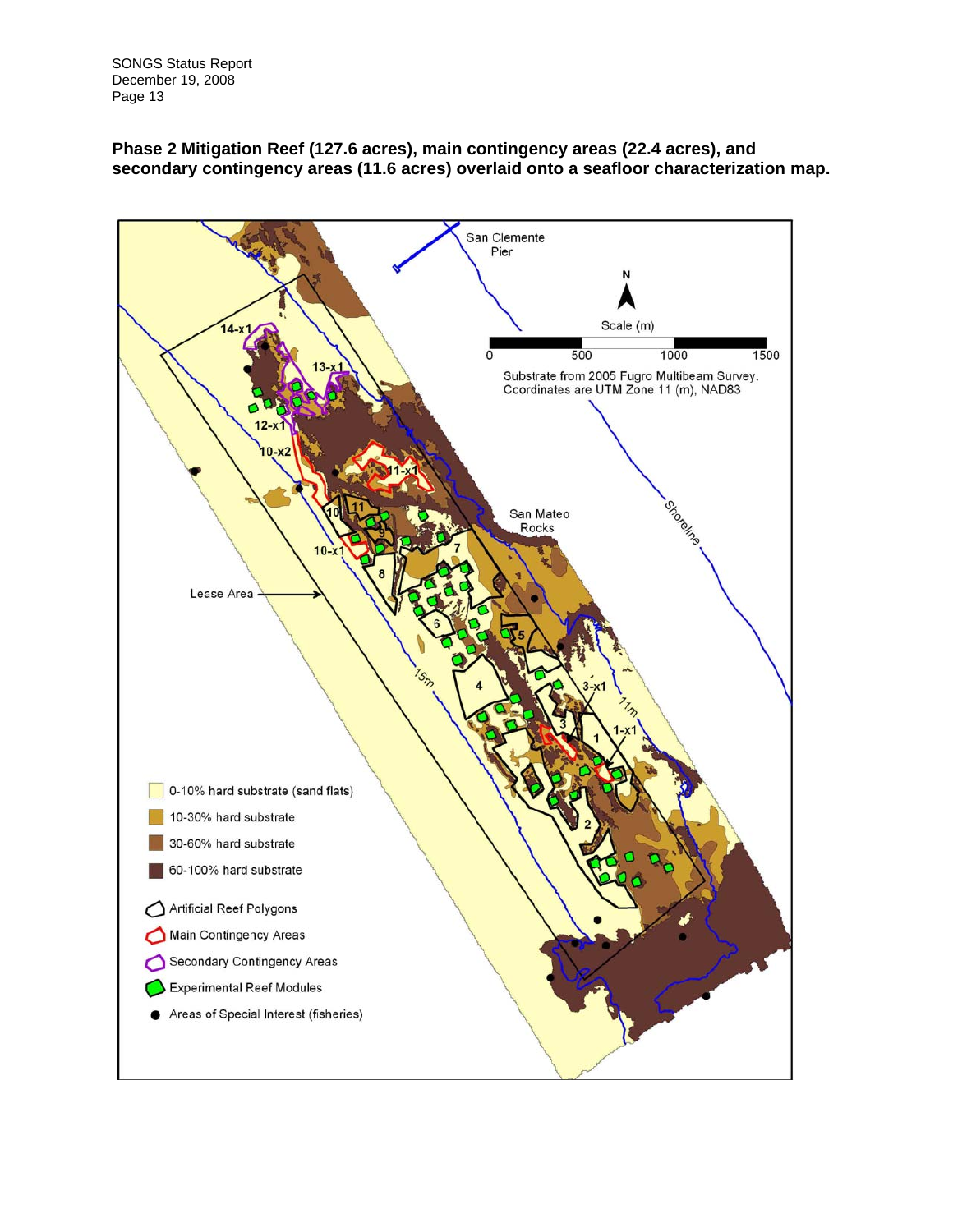

#### San Dieguite Wetland Restoration Project Regional Location Map

 $\cdot$